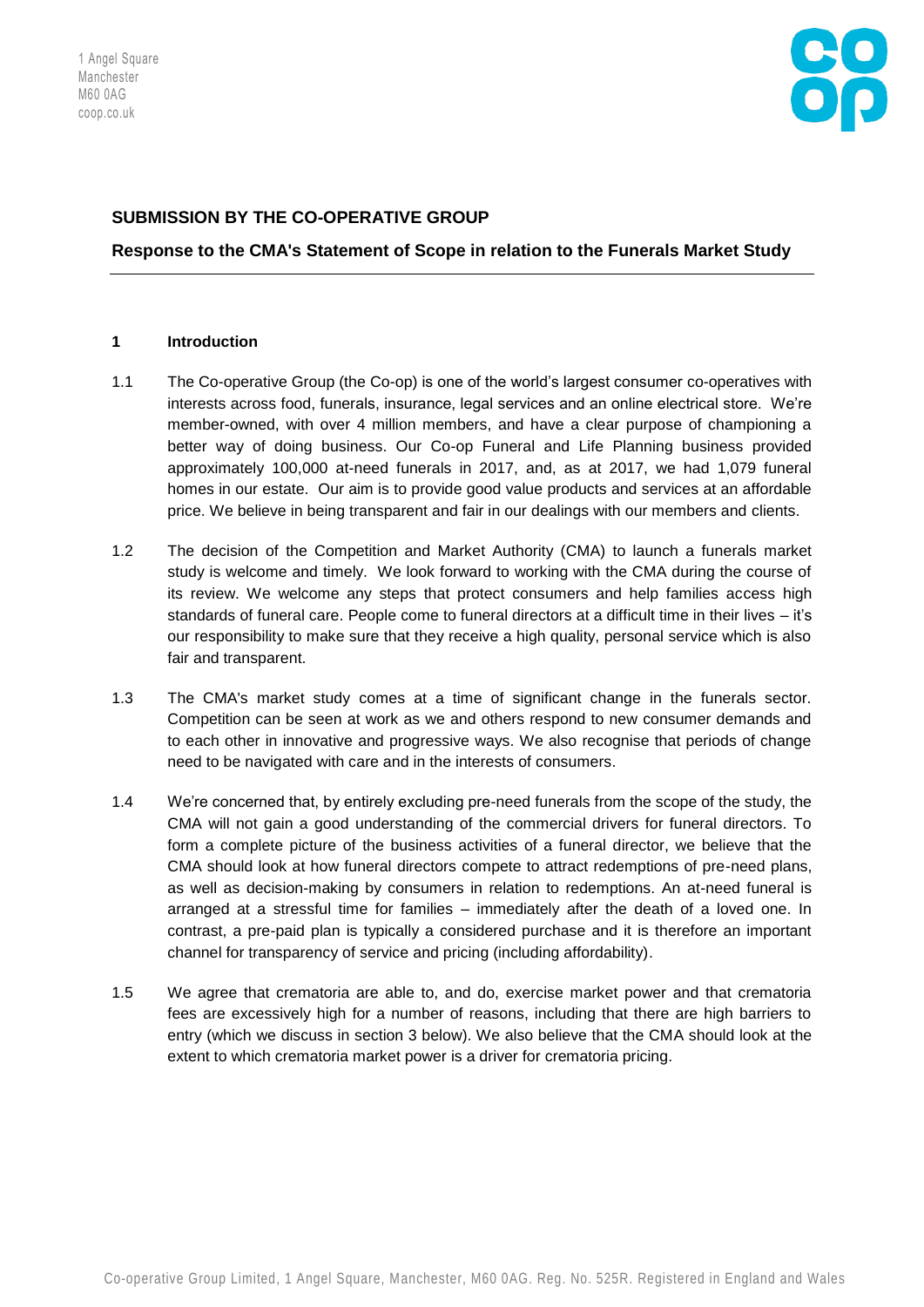

## **2 Pricing and transparency of at-need funerals**

## Relevance of pre-need funeral plans to competition in the funerals sector

- 2.1 Consumer demands and expectations in the funeral sector are changing in the following ways:
	- (a) consumers increasingly have different expectations of what they want from a funeral. There's a shift towards funerals becoming a celebration of life rather than the historical focus on mourning;
	- (b) consumers want to make an informed choice about their own funeral (both in terms of the arrangements and managing costs) and to take the worry away from their loved ones by buying a pre-need plan;
	- (c) how consumers buy funerals, with increased online engagement being important; and
	- (d) consumers expect greater transparency on quality of service.
- 2.2 We believe choice, transparency and giving consumers more control are key, as well as providing high standards of care. We've responded to these changing expectations in the following ways, and we have plans to do more:
	- (a) we've seen a growth in sales of our pre-need funeral plans and customised products as consumer expectations have changed;
	- (b) we've always offered a fully-quaranteed pre-paid funeral proposition<sup>1</sup> and we're investing in our offering by making our website simpler to navigate;
	- (c) we also provide our new and unique Co-op Commitment to clients who choose to pay in instalments over 2 to 25 years. We'll deliver the services included in a client's plan if they die after 12 months of commencing their plan but before all instalments have been paid, with no more for their family to pay<sup>2</sup>;
	- (d) we've also built an end-to-end digital platform to improve our quality of service and customer experience; and
	- (e) in May 2018, we introduced a Cremation Without Ceremony option under our own brand (so that our clients are clear about who they're contracting with). This is available both online and in our network of funeral homes, offering an affordable option for consumers who don't want a funeral service.
- 2.3 As the pre-need sector is growing, redemptions of pre-need funeral plans are a material and growing proportion of the activities of a funeral director. Given that pre-need plans are

<sup>-</sup><sup>1</sup> Co-op pre-need funeral plans involving a burial do not include the purchase of a grave. This is made clear in Co-op's brochures and on its website. However, all other third party disbursements are covered without a cap or expectation of contribution.

<sup>&</sup>lt;sup>2</sup> The terms and conditions for this are included on our website: [https://www.co-operativefuneralcare.co.uk/terms-and](https://www.co-operativefuneralcare.co.uk/terms-and-conditions/)[conditions/.](https://www.co-operativefuneralcare.co.uk/terms-and-conditions/)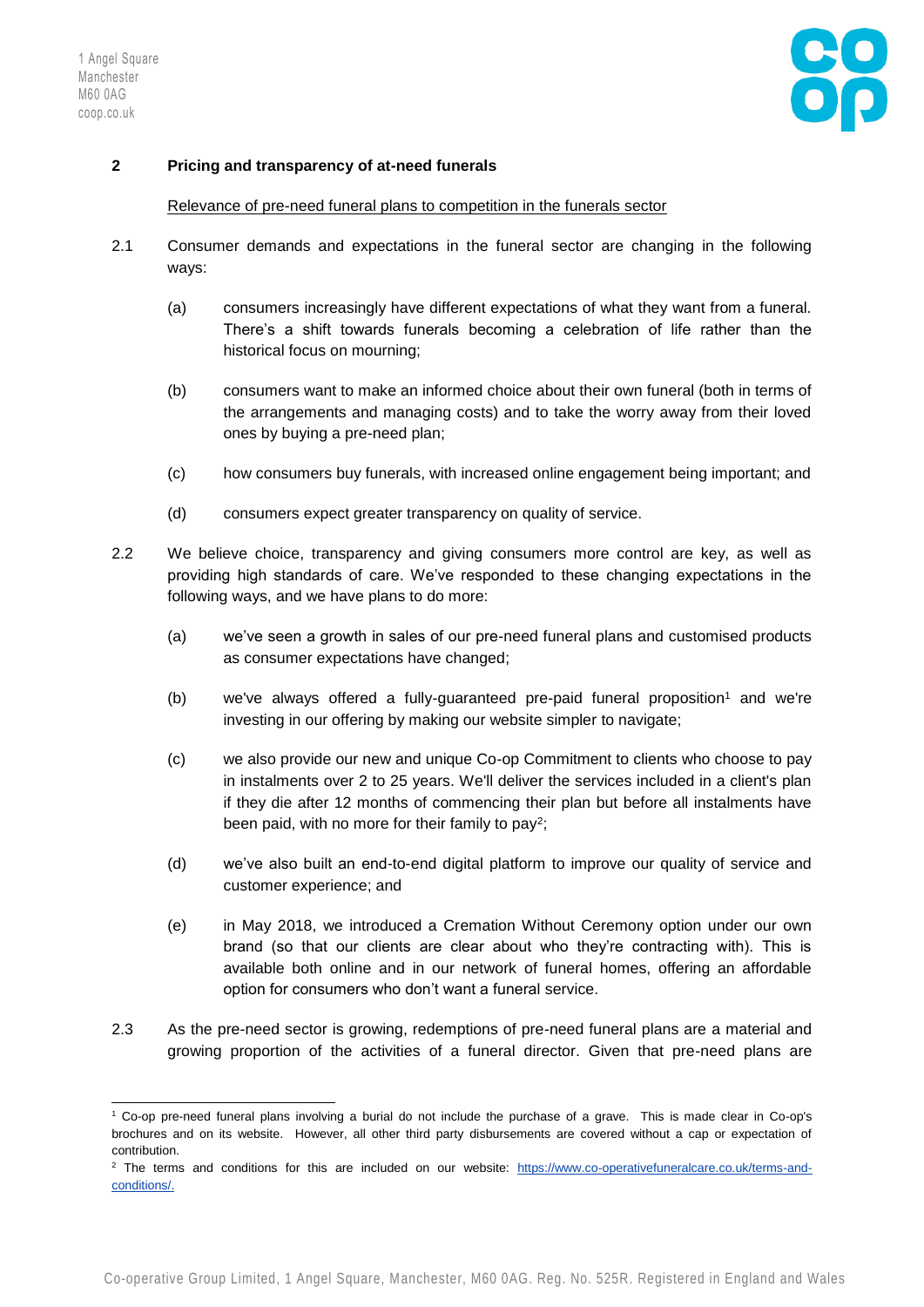

generally redeemed with the funeral director which sold the relevant plan, funeral directors are changing their strategies to respond and compete effectively.

- 2.4 There are different approaches that a funeral director may take to make sure it continues to perform a sufficient number of funerals:
	- a) the sale of its own plans;
	- b) commercial agreements with, or marketing to, third party plan providers; and
	- c) marketing directly to potential clients where there's a pre-need plan in place.
- 2.5 We believe that to form a complete picture of the business activities of a funeral director, the CMA needs to look at:
	- (a) how funeral directors compete to attract redemptions of pre-need plans; and
	- (b) decision-making by consumers when they redeem pre-need plans.

### Low barriers to entry

- 2.6 The barriers to entering the at-need funerals sector are low. There are no licensing requirements for funeral directors and the sector is largely unregulated. The low barriers to entry have led to increased competition over the last five years as over 500 new funeral directors (many of whom are small and medium sized independent operators) have entered and gained market share. Independent funeral directors are important operators in the market – over 60% of at-need funerals were conducted by independent funeral directors in 2017.
- 2.7 Increased competition means that there are more options available for consumers to choose from. This has driven price competition between funeral directors and Co-op has sought to respond by providing lower-cost options for consumers. We're aware that other funeral directors have also responded by reducing prices.
- 2.8 However, we're concerned that the quality of service provided to consumers and standard of care for the deceased is very inconsistent across the industry, which is preventing consumers from receiving all of the potential benefits of the increased competition. Differing care and quality standards are often not clear to consumers who take at face value the quality of service and standard of care in a trusted profession.
- 2.9 High quality of service and standards of care are of primary importance to us and our clients. We recognise that there are a number of different ways that minimum standards for quality and care can be achieved. Scotland has recently introduced a regulatory framework, which will result in the introduction of a statutory inspector of funeral directors and regulations governing the funeral profession. We support regulation which ensures high quality of service and standards of care for our clients and would encourage the CMA to track these developments and consider how they might apply in England and Wales.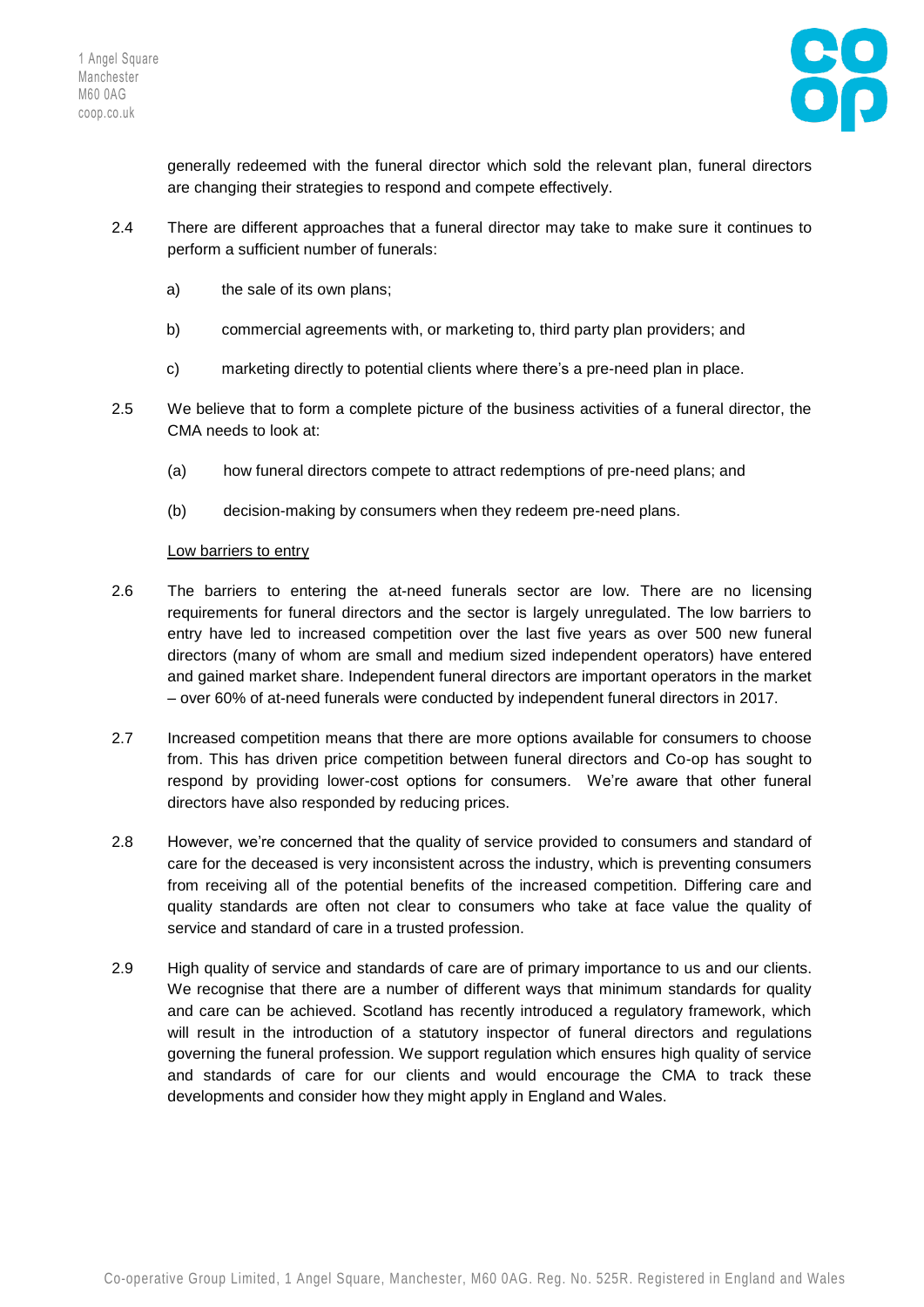

### How funeral directors compete

2.10 The way that funeral directors compete to attract clients is evolving gradually. Online engagement and quality of choice are increasingly important. Consumers are also gradually moving away from choosing a funeral director based purely on location or word of mouth recommendation (for example, from their doctor or faith leader). The key factor in choosing a funeral director is that they are known to the family (through having used them before). Reputation in the community also remains key.

#### *Location*

2.11 From a consumer perspective, location has typically been a key driver of choice when selecting a funeral director. While location is still very important, this is very gradually changing as online engagement increases and other quality considerations become more important.

### *Quality of service and standard of care*

- 2.12 In addition to location, consumers generally prefer a funeral home that is already known to the family or that's recommended to them. This is connected with the perceived quality of service and standard of care that is offered by the funeral home.
- 2.13 Quality is fundamental to our business and the trust of our clients in the service and care we provide. It's important to make the entire process of arranging a funeral easier and clearer for our clients and their families. We do this in three key ways:
	- a) explaining the options available and the costs of each to our clients, which increases transparency so that they can properly assess their options and understand what they're paying for;
	- b) providing high quality of service at every stage of the process (from the client's first contact with us, to the service the client receives from us following the funeral); and
	- c) providing high standards of care for the client's loved one while in our care.
- 2.14 We know society today finds death a difficult subject to talk about. This can lead to questions not being asked and a significant gap in understanding about the actual care and service that may be being provided<sup>3</sup>. In these circumstances, it's difficult for consumers to assess differences between funeral directors, particularly in relation to the standard of care provided. Standards of care for the deceased are very important but differences in these standards may not be clear to the client even after the funeral has taken place.
- 2.15 We've increased transparency in the funerals sector, both online and in funeral homes. We provide transparent up-front pricing and make clear what is included within our funeral options. Our printed brochures and website make clear what products and services are included with each of our funeral options, what optional extras are available and what services are excluded and provided by third parties at additional cost. We've developed online

<sup>1</sup>  $3$  We're taking steps to address this and are currently conducting a survey to understand the barriers to these conversations [https://g4-emea.yougov.com/vkRmQqWKhdtxHq.](https://g4-emea.yougov.com/vkRmQqWKhdtxHq) We've received over 30,000 responses.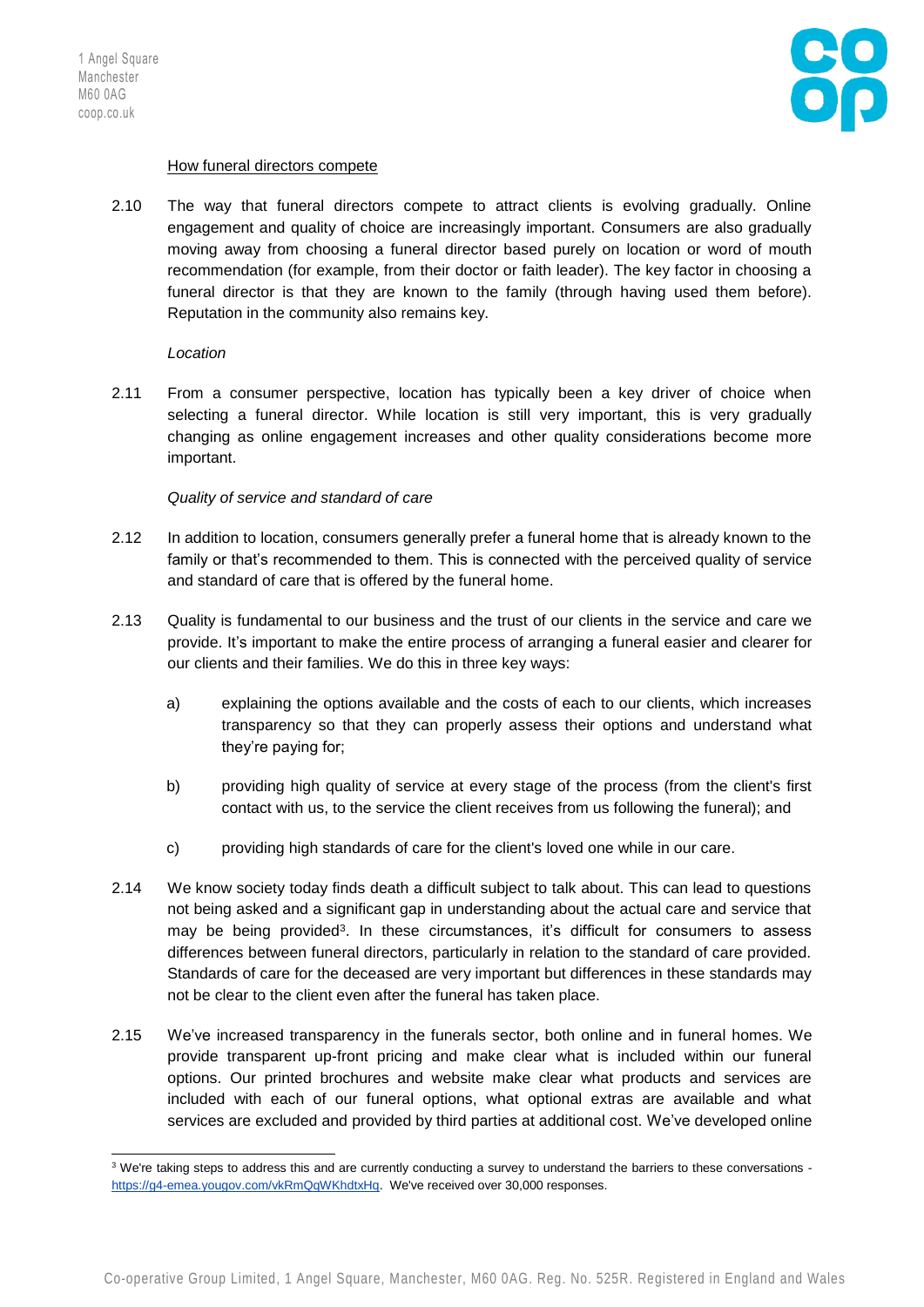1



comparison tables to assist our clients (both for our at-need funerals<sup>4</sup> and our pre-need plans<sup>5</sup> ). We're in the process of publishing online our full price list for all elements of, and options for, our at-need funerals. We've also re-trained all colleagues on our funeral options and pricing so that our clients receive appropriate guidance when they arrange a funeral with us.

- 2.16 However, this level of transparency is not always achieved across the industry. This makes it difficult for consumers to compare packages across funeral directors and to understand if they're getting value for money and receiving the quality of service that they expect.
- 2.17 For example, it may not be clear what products and services come as standard, what are optional extras, what cheaper options may be available and what third party costs are excluded. Some services may be sub-contracted to third parties without this being made clear to the client, which makes it difficult for clients to assess the quality of service they'll get and the standard of care their loved one will receive.
- 2.18 Additionally, many funeral businesses carry a brand that suggests it's family-owned, with a strong presence within the local area, but they are in fact owned by a larger business which acquired them. Equally, few funeral directors offer all products and services under one brand, from direct to cremation to traditional full service funerals. This means that consumers aren't always clear about who they're dealing with and can't be sure that they will receive the quality of service and standard of care they'd expect.
- 2.19 At the Co-op, we've moved to use our own brand on all products across all propositions in all channels. We're coming to the end of a 3 year programme to change the fascia of our funeral homes to make it clear that they're owned by us (which will complete by the end of this year), so there's no risk of confusion about who the client is dealing with and the quality of service and standard of care they can expect to (and will) receive from  $us<sup>6</sup>$ .

## *Price and value for money*

- 2.20 We've taken a number of key steps to improve funeral affordability for clients, including:
	- (a) the introduction in July 2016 of our Simple funeral option, our most affordable funeral package at a fixed price of £1,995 in England and Wales and we've kept the price at the same level since its introduction, except to reduce the price in Scotland to £1,675<sup>7</sup>;
	- (b) the introduction of our Cremation Without Ceremony option in May 2018, which at £1,395 (and £1,230 in Scotland) offers an even more affordable option for families and is also well suited to clients who don't want to have a funeral service;
	- (c) the re-launch of our child funeral policy, which extends the age up to 18 for which we'll provide our funeral services free of charge, providing additional funding support for thousands of bereaved families across the UK;

<sup>4</sup> [https://www.co-operativefuneralcare.co.uk/arranging-a-funeral/funeral-choices/compare-funeral-choices/.](https://www.co-operativefuneralcare.co.uk/arranging-a-funeral/funeral-choices/compare-funeral-choices/)

<sup>5</sup> <https://www.co-operativefuneralcare.co.uk/pre-paid-funeral-plans/compare-funeral-plans/set-cremation-plan/>

<sup>&</sup>lt;sup>6</sup> This makes our ownership more prominent than the plaques we have always had on our homes.

 $7$  This supports industry calls for a review of Funeral Fund payments to better meet needs of the bereaved.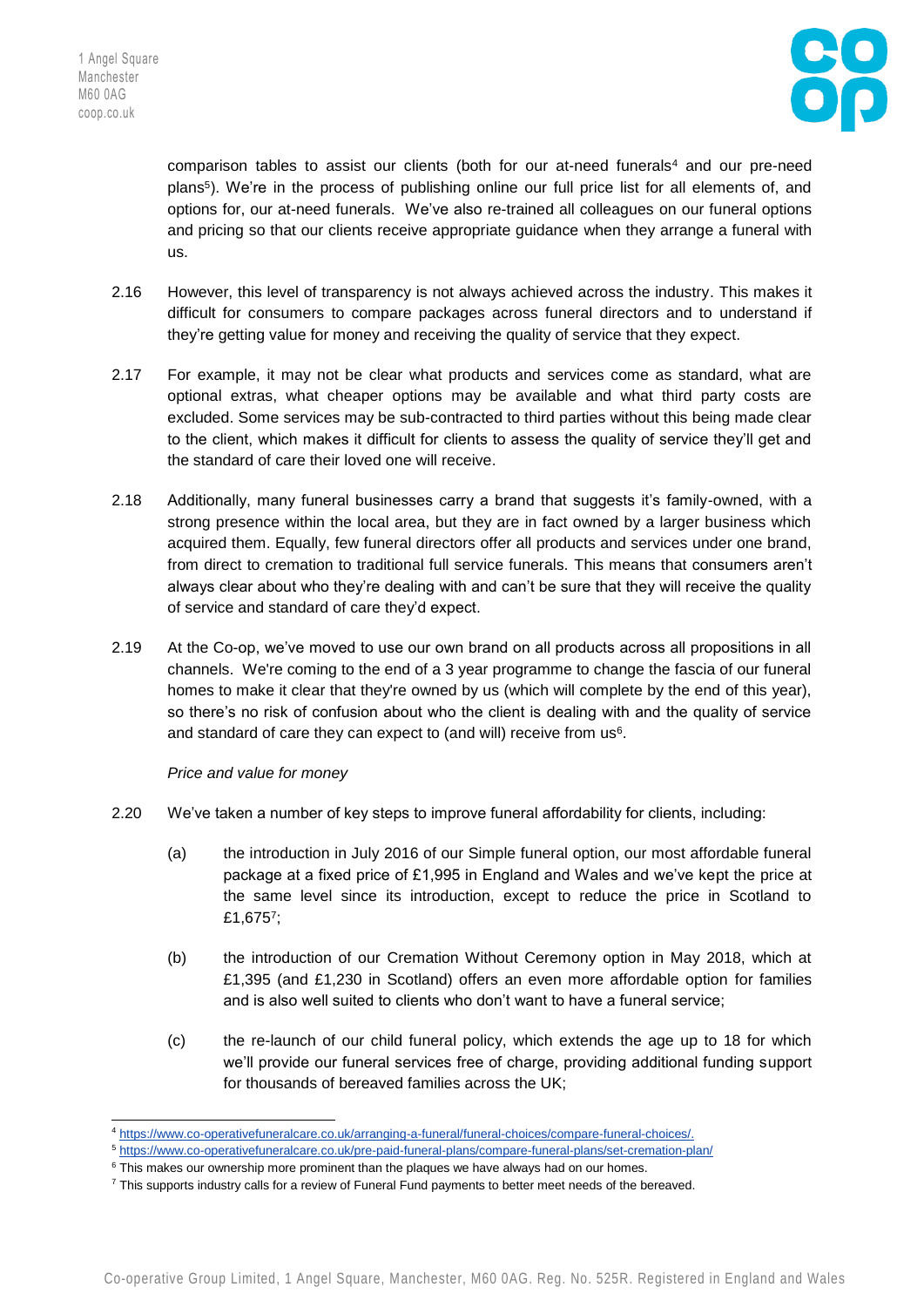1 Angel Square Manchester M60 0AG coop.co.uk



- (d) driving a growing market in pre-paid funeral plans. This allows consumers to make an informed choice about their own funeral (in terms of both the arrangements and the amount spent) through a funeral plan that's fully guaranteed by us<sup>8</sup>. We take on the risk of prices (including those of third parties) increasing once the plan has been agreed, not the client, and we do not have a cap on contribution towards third party disbursements. Our pre-paid plans include our Co-op Commitment for clients who choose to pay in instalments over 2 to 25 years. We have a strong investment vehicle in order to ensure we can meet our obligations under our pre-paid plans; and
- (e) the introduction of new lower payment options for funeral plans, making it more accessible and affordable for families to budget gradually for funeral costs.
- 2.21 We were the first funeral director to sign the new Fair Funerals pledge<sup>9</sup> to tackle funeral poverty. We've committed to:
	- a) recognise that funerals can be expensive and many people struggle with the cost;
	- b) help people to find funerals that are within their means; and
	- c) be open about our most affordable options, including third party costs, at initial conversation, within our price lists and on our website<sup>10</sup>.
- 2.22 Our Traditional and Classic funeral options, which were introduced in July 2017, provide clients with more customisable packages and additional services. They were designed to take the complexity out of arranging a funeral and simplify it for a client. Bringing together all the cost elements and presenting them to the client allows them to make an informed choice early on in the arrangement process. They can then be tailored to meet individual needs with clear price options. Clients don't have to wait until after the many different elements of a funeral have been decided on to find out the total cost. This enables the client to choose the funeral elements they value and can afford.
- 2.23 We offer a range of funerals and funeral plans at different price points. All are designed to ensure that every client understands what they're paying for and that they receive a caring and quality service which offers value for money.
- 2.24 We note the CMA's observations on rising funeral fees. We believe these are, at least in part, attributable to the following factors:
	- (a) rising cremation costs (see section 3 below);
	- (b) rising burial costs due to factors (including a lack of space);
	- (c) rising officiant costs (i.e. church costs, fees for officiants); and
	- (d) delays caused by: i) limited time slots for burials<sup>11</sup> and cremations (including limited evening or weekend slots; ii) limited availability of officiants; iii) limited availability of

-

<sup>&</sup>lt;sup>8</sup> This excludes the purchase of a burial space.

<sup>9</sup> [http://fairfuneralscampaign.org.uk/content/fair-funerals-pledge.](http://fairfuneralscampaign.org.uk/content/fair-funerals-pledge)

<sup>&</sup>lt;sup>10</sup> We are in the process of publishing our price lists on our website and these will be available shortly.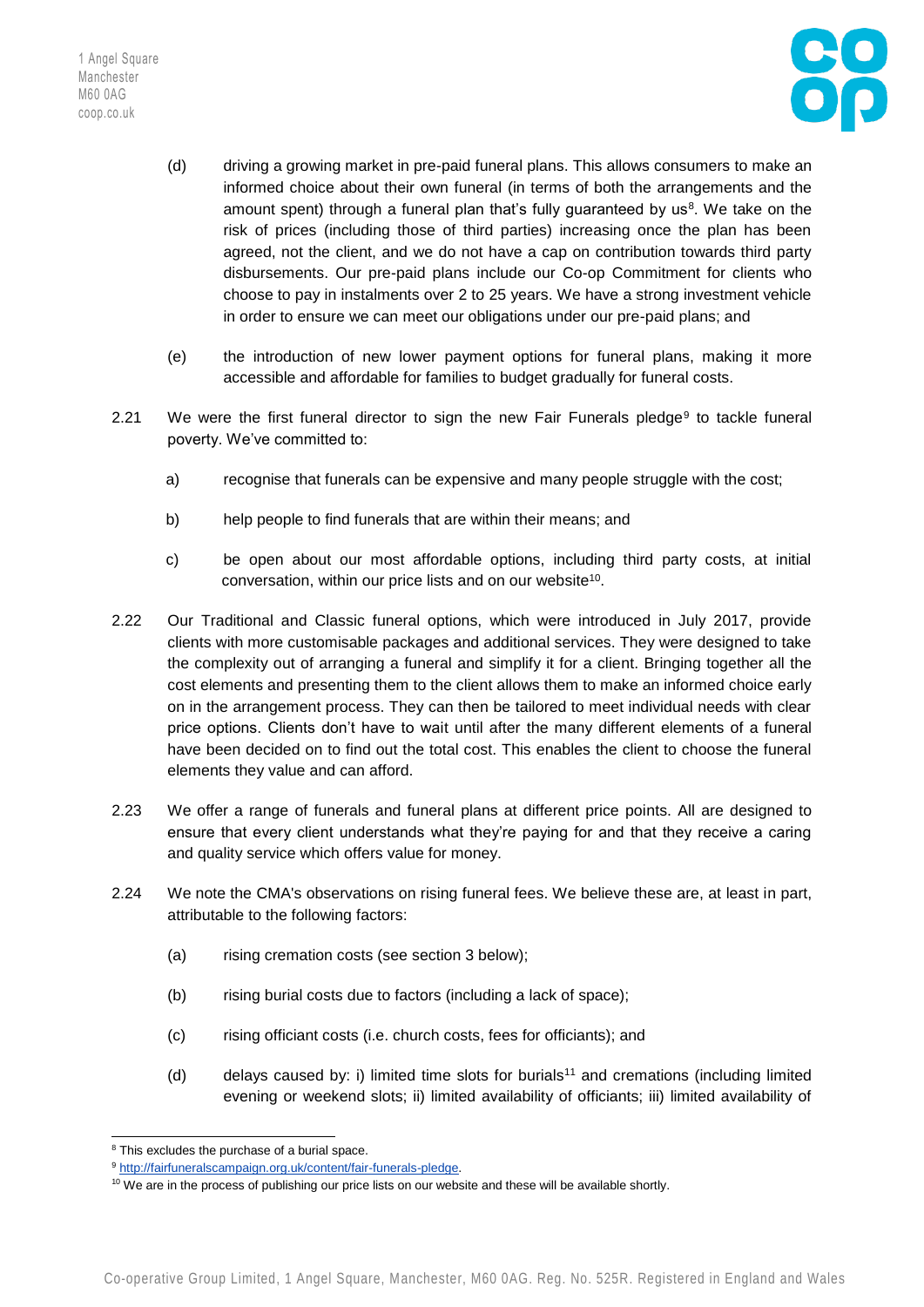

coroners to carry out autopsies, which are required in an increasing number of cases; and iv) the requirement for a second death certificate before cremation.

### *Looking ahead*

- 2.25 We consider that we and some other funeral directors across the industry have responded well to the challenge of innovating in order to create affordable funeral options for consumers. We've introduced the Co-op's Simple Funeral and Cremation Without Ceremony. Other funeral directors, including Dignity, have reduced the price of their funerals and funeral plans in response to the increased competition in the sector.
- 2.26 For the reasons set out above, our view is that consumers would benefit from increased transparency in relation to funeral options and pricing. This can be achieved in a number of different ways:
	- (a) Lack of standards for care and quality of service are beginning to be addressed through new regulation in Scotland. Scottish funeral directors will soon operate under a new regulatory framework and this will result in the introduction of a statutory inspector of funeral directors and regulations governing the funeral profession. Our view is that this is a positive development that should be followed closely to determine whether equivalent regulation should be introduced in England and Wales.
	- (b) Scotland has also removed the requirement for a second death certificate before a cremation can take place, which enables consumers to arrange a cremation sooner. We can see why they've done so and, again, we recommend that the CMA should track this development.
- 2.27 The CMA has queried whether price comparison websites could effectively assist consumers in comparing the funeral options across different funeral directors. We recognise that price comparison websites may be beneficial to consumers when comparing the price of certain products, such as commodity products, where price is the key driver of choice and the underlying product is simple and relatively standardised. However, in their current form, they do not adequately capture or communicate to consumers the variation in quality standards discussed above, which are a key driver of choice for funerals, where consumers are arranging a unique one-off event. This means that comparisons of packages and options of different funeral directors that aren't necessarily 'like for like' and risks undermining the ability of consumers to make an informed choice.

## **3 Crematoria**

1

- 3.1 We don't own any crematoria and therefore we deal with crematoria as an intermediary for our clients. We've provided our view as a funeral director and intermediary.
- 3.2 Approximately 80% of funerals that take place nationally are by cremation, rather than burial (although statistics vary by local area), so this is a very important issue for consumers.

<sup>&</sup>lt;sup>11</sup> This is partly as a consequence of there being insufficient numbers of grave diggers and there being the same number of slots in summer and winter, despite higher death rates in winter.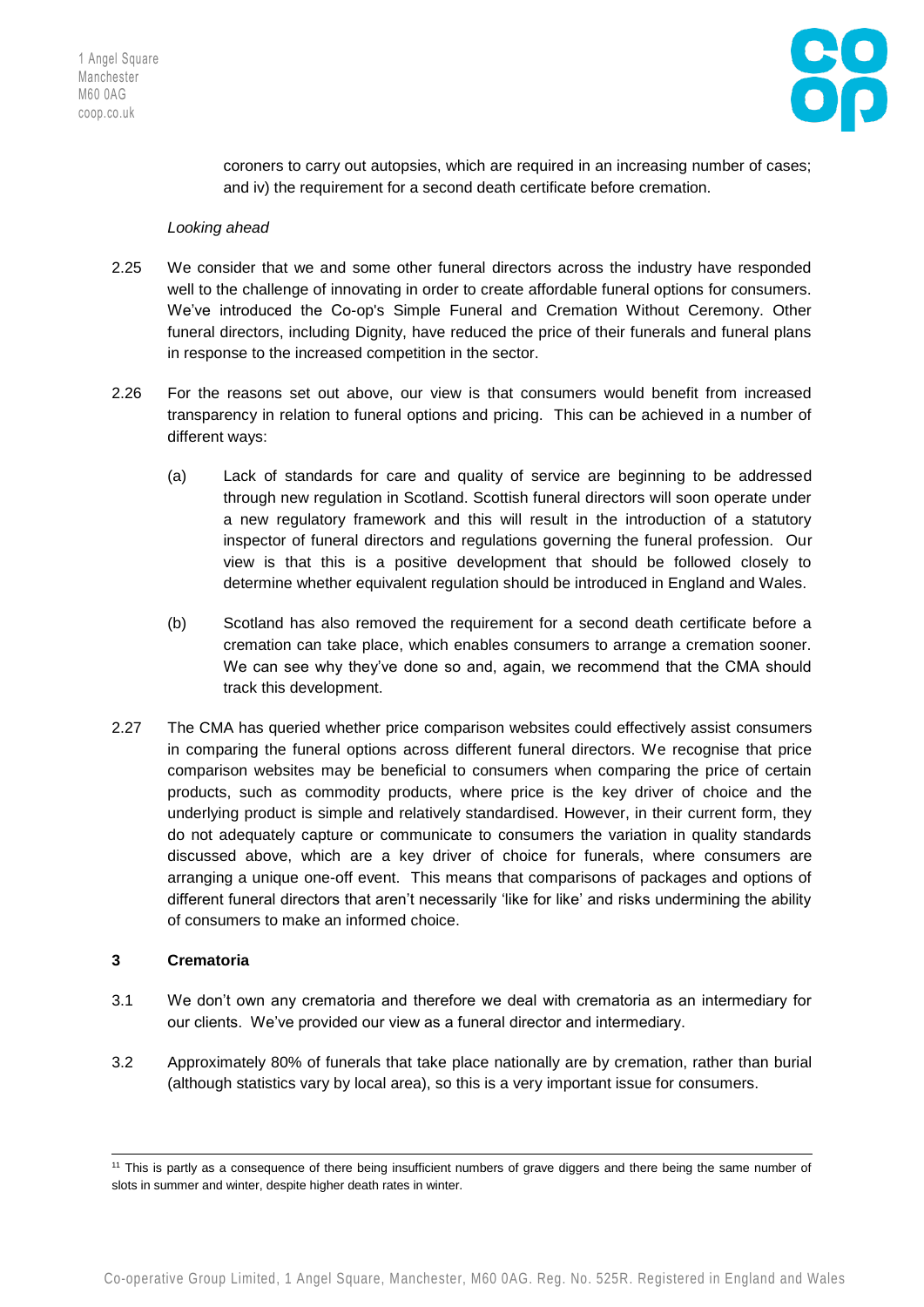

- 3.3 Under the current system, crematoria are controlled by local authorities and a small number of private firms which own crematoria and burial grounds, and there's little prospect of that changing. As such, our view is that crematoria do have market power.
- 3.4 We consider that crematoria fees are high and, in our experience, non-negotiable. We don't apply any margin when we pass on these fees as disbursements to our clients.
- 3.5 There are a number of factors which are driving these high fees, in particular:
	- (a) high barriers to entering and expanding in the crematoria market, particularly due to strict regulations and land-use planning restrictions in relation to distances that crematoria must be from dwellings (many of which are historic and not flexible enough to allow for potential innovative in the sector), as well as the high upfront costs of opening new crematoria;
	- (b) high operating costs for crematoria (as a result of high energy costs, maintenance costs and rising regulatory compliance costs);
	- (c) high operating costs for cemeteries, which can be set off against crematoria fees by the owner;
	- (d) cuts in public spending which mean that local authorities need to make up for budget deficits through higher fees;
	- (e) many crematoria do not operate efficiently (for example, they're often capacity constrained, have limited hours of operation, use inefficient processes and offer limited slots which are not consumer focussed (for example, there are significantly higher fees for weekend slots). This is particularly so during winter months when death rates are higher;
	- (f) for funeral directors who also own crematoria, the downward pressure on funeral pricing can be set off against crematoria fees by the owner; and
	- (g) differential pricing for local authority residents and non-residents, with non-residents paying significantly higher fees than residents.
- 3.6 Each of these issues indicate a lack of competitive pressure on operators due to high barriers to entry. This has also resulted in a great degree of variation in the quality of crematoria facilities across the sector.

This could be addressed by relaxing historic regulatory and land-use planning restrictions which limit entry into the sector (for example, the requirement for crematoria to be a minimum distance from dwellings) so that there are lower barriers to entry, expansion, innovation and increasing capacity.

## **4 Conclusion**

4.1 The funeral sector is going through significant change as consumer demands evolve and funeral directors respond to those changes and to each other. To a great extent, competition can be seen to be working effectively and for the benefit of consumers. However, there's an